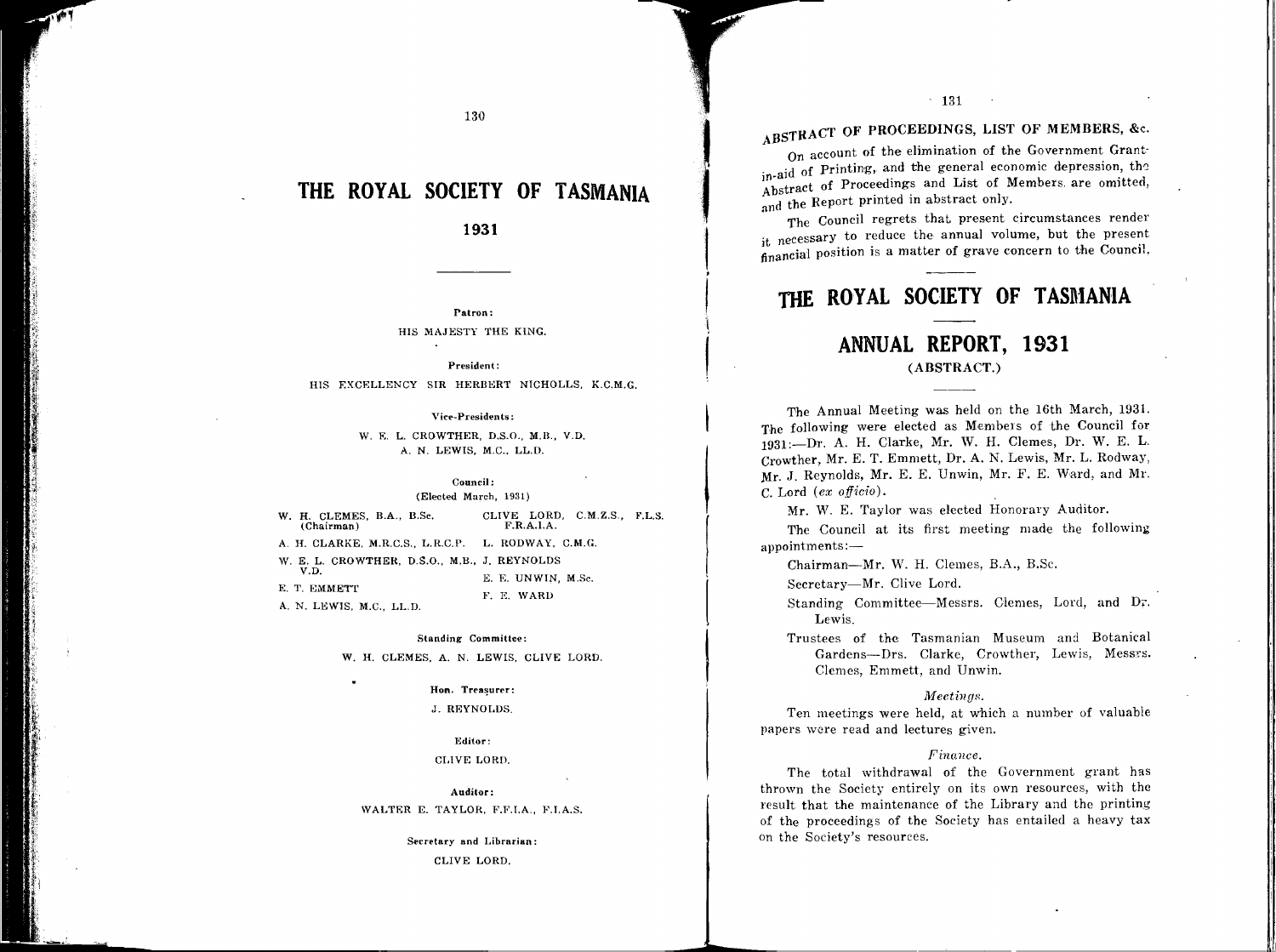#### 132 ANNUAL REPORT

#### *Papers and Proceedings.*

The printing of the Papers and Proceedings for the year 1931 has been delayed owing to financial considerations, but it is hoped to publish the volume in the near future.

#### $Natural$  Sciences.

The Council of the Society, being of the opinion that it is urgently necessary for the well-being of the State of Tasmania that greater facilities be afforded for the study of and education in the natural sciences, took steps to bring the matter under the notice of the Government, with the result that the Honourable Minister for Education arranged a conference, and a Committee has been appointed to bring up a report.

#### *Rodway Herba.rium.*

The Society interested itself in assisting the Trustees of the Tasmanian Museum to purchase the Rodway Herbarium, and the splendid response made by Members of the Society and others enabled this most valuable collection to be retained in the State.

#### *Branches and Section8,*

The Northern Branch and the several sections of the Society continued their activities in a satisfactory manner.

#### *Genaal.*

Owing to the Secretary (Mr. Lord) visiting England as one of the Australasian Delegates to the Centenary Meeting of the British Association, Mr. E. T. Emmett acted as Honorary Secretary for six months, and it is desired to place on record the Society's appreciation of his services.

#### *Obitna1·y.*

It is with regret that the Society has to record the death of the following Members:-

Professor Alexander McAulay.

Mr. A. W. Courtney Pratt.

Mr. Alan C. Walker.

# **BRANCH REPORTS**

133

I

**L** 

#### **NORTHERN BRANCH.**

#### ABSTRACT REPORT.

The following were elected as Members of the Council of the Northern Branch for 1931:-Hon. T. Shields, M.L.C. (Chairman), Messrs. F. Heyward, F.R.V.I.A., W. R. Rolph, R. S. Padman, D. V. Allen, B.Sc., F. Smithies, J. R. Forward, R. A. Scott, and E. 0. G. Scott '(Hon. Secretary).

Five meetings were held during the year, and several interesting and instructive lectures were given. In addition, certain papers were read and discussions held. Generally, the Branch has had a successful year.

## **SECTION REPORTS**

The only section in active operation was the Educational Section. Nedther the Historical nor the Botanical Section held meetings.